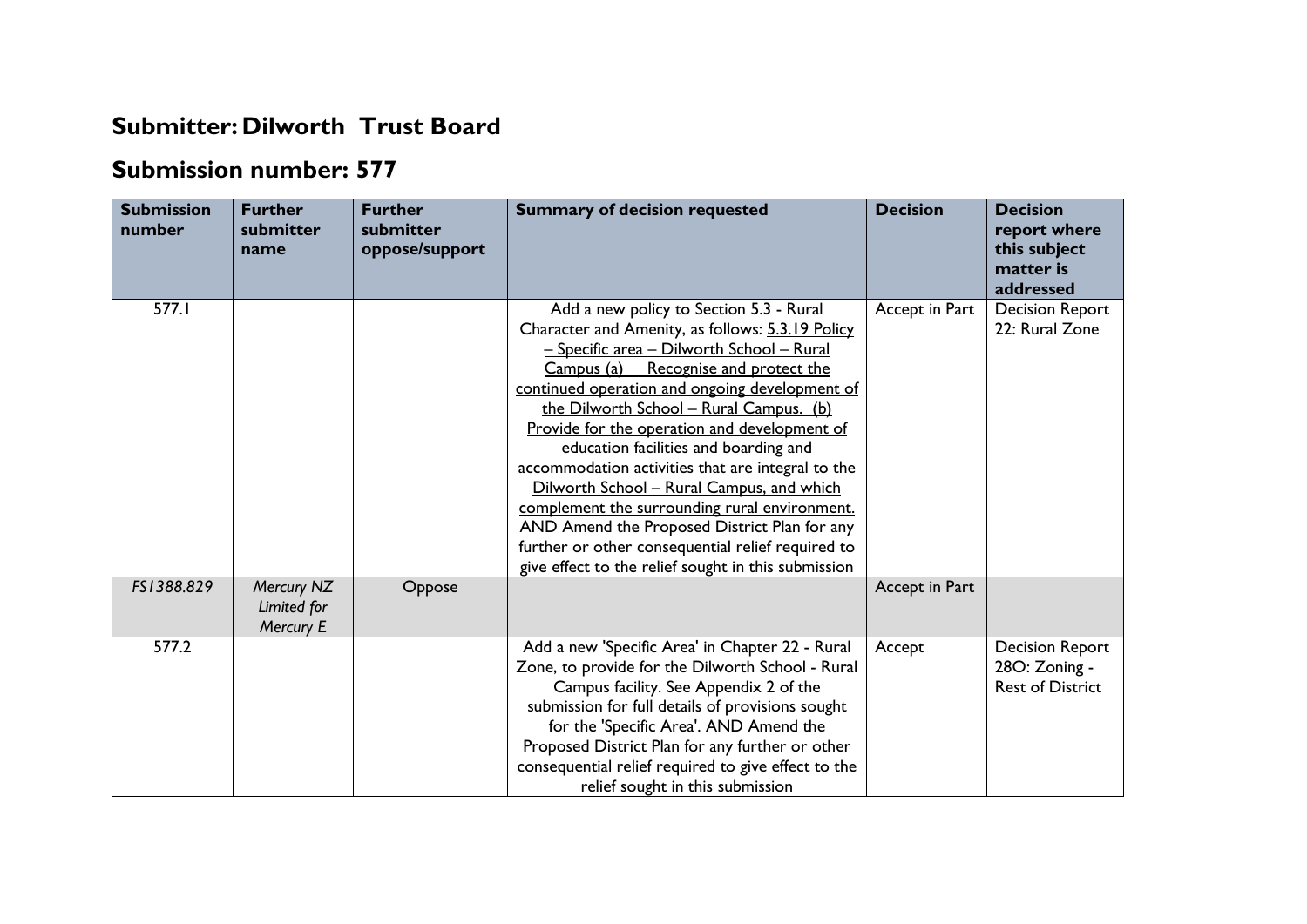| <b>Submission</b><br>number | <b>Further</b><br>submitter<br>name    | <b>Further</b><br>submitter<br>oppose/support | <b>Summary of decision requested</b>                                                                                                                                                                                                                                                                                                                                                                                                                                                                                                     | <b>Decision</b> | <b>Decision</b><br>report where<br>this subject<br>matter is<br>addressed |
|-----------------------------|----------------------------------------|-----------------------------------------------|------------------------------------------------------------------------------------------------------------------------------------------------------------------------------------------------------------------------------------------------------------------------------------------------------------------------------------------------------------------------------------------------------------------------------------------------------------------------------------------------------------------------------------------|-----------------|---------------------------------------------------------------------------|
| FS1388.830                  | Mercury NZ<br>Limited for<br>Mercury E | Oppose                                        |                                                                                                                                                                                                                                                                                                                                                                                                                                                                                                                                          | reject          |                                                                           |
| 577.3                       |                                        |                                               | Retain Rule 22.1.3(1) RD1 Restricted<br><b>Discretionary Activities.</b>                                                                                                                                                                                                                                                                                                                                                                                                                                                                 | Accept          | <b>Decision Report</b><br>22: Rural Zone                                  |
| FS1388.831                  | Mercury NZ<br>Limited for<br>Mercury E | Oppose                                        |                                                                                                                                                                                                                                                                                                                                                                                                                                                                                                                                          | reject          |                                                                           |
| 577.4                       |                                        |                                               | Amend Rule 22.2.3.3 PI (a) Earthworks -<br>Significant Natural Areas, as follows:<br>(a) Earthworks for the maintenance of existing<br>tracks, fences or drains, and for the purpose of<br>remediation and stabilisation of banks of a<br>stream, river or other water body, within an<br>identified Significant Natural Area must meet all<br>of the following conditions: AND Amend the<br>Proposed District Plan for any further or other<br>consequential relief required to give effect to the<br>relief sought in this submission. | Reject          | <b>Decision Report</b><br>9: Significant<br><b>Natural Areas</b>          |
| 577.5                       |                                        |                                               | Amend Rule 22.2.7 PI (a) Indigenous vegetation<br>clearance inside a Significant Natural Area, as<br>follows: (i) Gathering plants in accordance with<br>Maaori customs and values; or  (vi)<br>Remediating or stabilising the banks of a stream.<br>river or other water body. AND Amend the<br>Proposed District Plan for any further or other<br>consequential relief required to give effect to the<br>relief sought in this submission                                                                                              | Reject          | <b>Decision Report</b><br>9: Significant<br><b>Natural Areas</b>          |